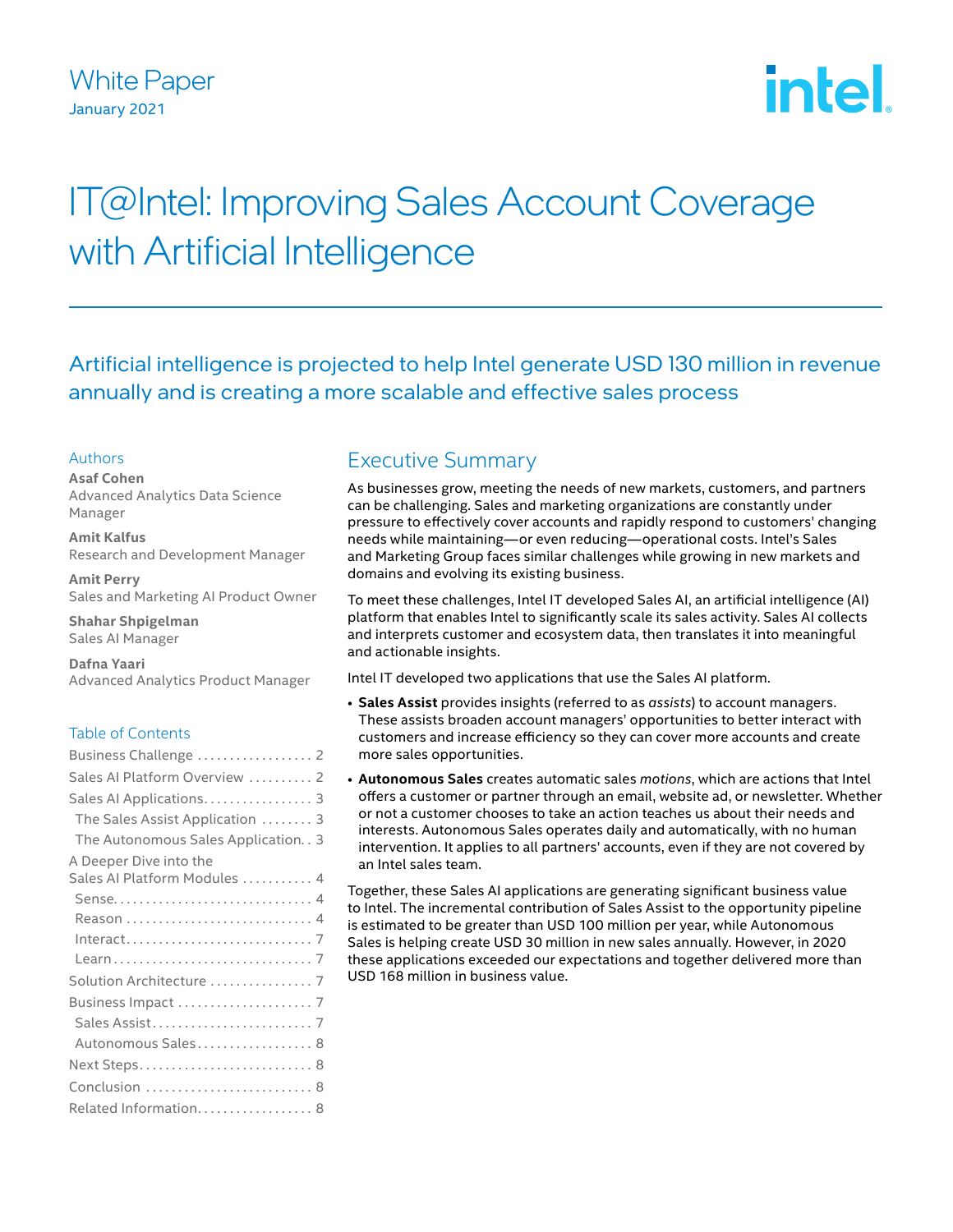#### <span id="page-1-0"></span>**Contributors**

Ronen Aharony Eiran Bolless Eran Bringer Jeremie Dreyfuss Moty Fania Assaf Perry Einat Ronen Shahar Weinstock

#### Acronyms

| AI         | artificial intelligence          |  |  |
|------------|----------------------------------|--|--|
| <b>CRM</b> | customer relationship management |  |  |
| EOL        | end of life                      |  |  |
| <b>NLP</b> | natural language processing      |  |  |
|            |                                  |  |  |

## Business Challenge

Like many sales organizations, Intel's Sales and Marketing Group continuously seeks to meet the needs of its customers, improve partnerships, and increase sales, while also reducing operational costs. (Note that throughout this paper, the term "customers" refers to both customers and Intel's partners). Some of the challenges include:

- **Covering more accounts and partners.** Balancing operational cost reduction with expanding markets often means fewer people to maximize the value of existing and new accounts.
- **Efficient and more effective support.** Along with an account manager who can predict their needs, both existing and new customers want fast responses to inquiries based on their business goals and specialties.
- **Penetrating new markets.** Account managers must understand the market opportunities, value chain, and market landscape to better identify and engage new customers.
- **Remote coverage.** COVID-19 forces account managers to understand the customers' needs without face-to-face meetings. This is even more challenging when engaging with new customers and leads.

Intel Sales needed an innovative approach to help account managers work more efficiently and increase the number of accounts they cover.

## Sales AI Platform Overview

AI has great potential to solve Intel Sales' challenges. Intel IT collaborated with Intel Sales to develop two applications, Sales Assist and Autonomous Sales, which both run on the homegrown Sales AI platform. These applications provide automated insights and recommendations to improve customer engagement and satisfaction.

Every sales activity should start with a deep understanding of the customer account. Whether the sales activity is performed by account managers or by an autonomous sales motion, the foundation is knowing accurate and timely information on each account to provide the most relevant products, offers, and best possible customer service. To provide this level of understanding and support on accounts, Intel IT and Intel Sales collaborated to develop the Sales AI platform, which is based on these modules (see Figure 1). See [A Deeper Dive into the](#page-3-1)  Sales AI [Platform](#page-3-1) Modules for more details on these modules.

- **[Sense](#page-3-2).** The Sense module collects data about customers to provide a deep understanding of their business, growth potential, and needs. It collects all of Intel's sales data and data from millions of web pages per day, for hundreds of thousands of accounts. It can also collect behavioral information about customer engagement with Intel and social media information, totaling millions of data points.
- **[Reason.](#page-3-3)** To clearly understand the relevant business processes and improve outcomes, this module interprets information, correlates different pieces, and creates actionable *insights*. Insights identify valuable events, such as a customer's investments or product launches, then scores and ranks them to filter out non-relevant information. The insights collected can lead to action recommendations, or *assists*.
- **[Interact.](#page-6-1)** The Interact module recommends actions to account managers—or generates automatic direct activities with the customer (email, newsletter of web updates)—for both covered and non-covered accounts. These interactions occur through the Sales AI applications, which are connected to Intel Sales' customer relationship management (CRM) and marketing tools.
- **[Learn.](#page-6-2)** Machine-learning algorithms base their learning on historical sample data. For the algorithms to remain accurate over time, the Learn module requires past account interactions, results, and input from account managers. The Autonomous Sales application also collects customers' direct interactions and responses as input. This module actively processes this input and feeds the algorithms to keep them accurate and up to date.

#### Sales AI Platform Modules



**Figure 1.** The Sales AI platform enhances the sales process using four modules: Sense, Reason, Interact, and Learn.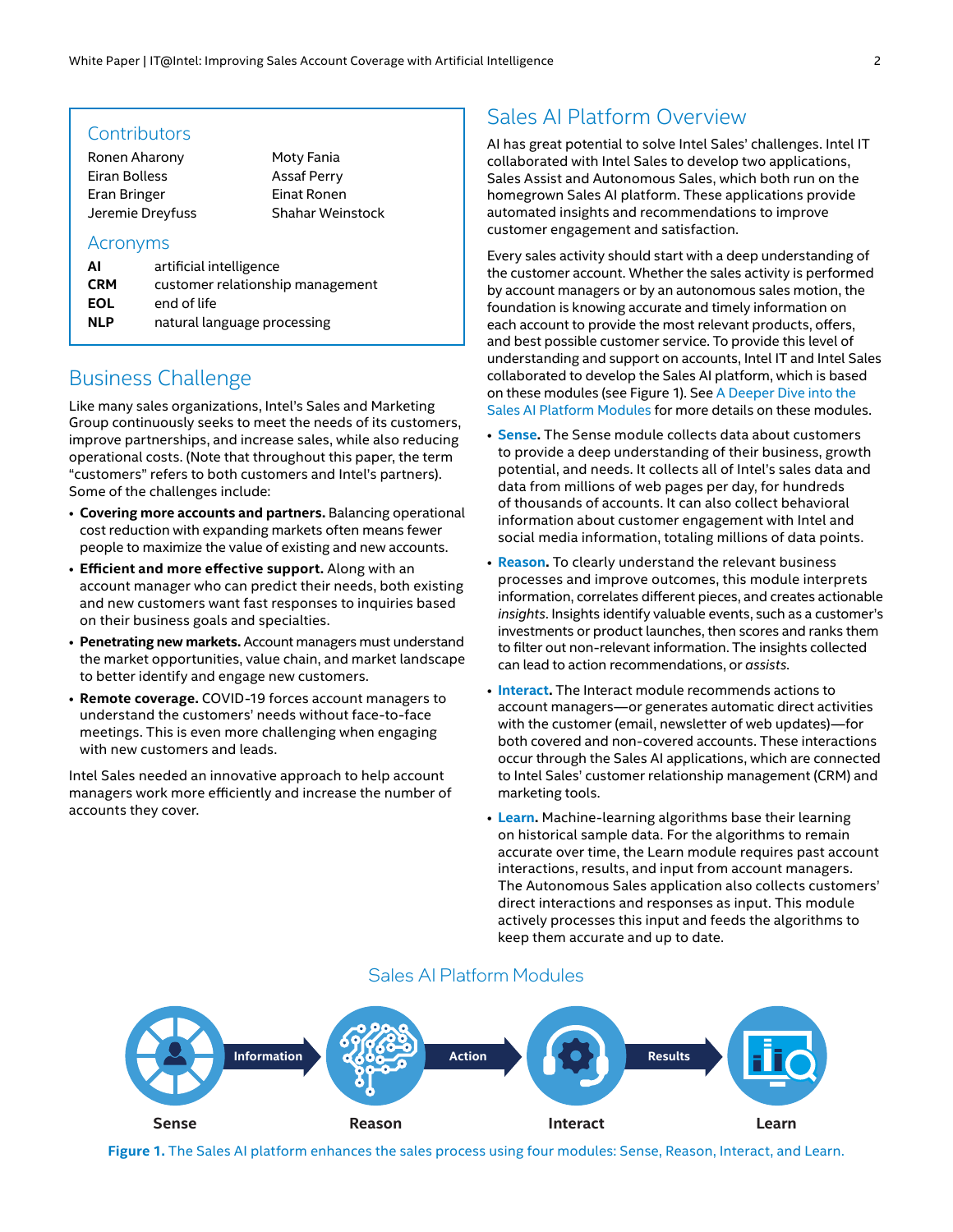## <span id="page-2-0"></span>Sales AI Applications

The Sales AI platform was constructed to support many use cases and applications. Some of the use cases involve direct engagement with Intel customers, and some are used by the Intel sales teams. The two example applications described here are built on the platform.

#### The Sales Assist Application

In early 2017, Intel IT created the Sales Assist application based on the Sales AI Platform. Integrated into Intel's CRM system, the Sales Assist application provides valuable insights to sales teams about their covered accounts. These insights (called *assists)* are based on many different reasoning algorithms in nearly real time. Assists help account managers understand and follow up on opportunities, which vary based on the type of information the system analyzed. Sales Assist shows a range of assists, companies, and details about specific types of assists (see Figure 2).

| <b>Sales Assists</b><br>۰<br>$21$ new<br>Help $\sim$<br>Contact Us<br>(intel) |                                       |                                                                   |  |  |
|-------------------------------------------------------------------------------|---------------------------------------|-------------------------------------------------------------------|--|--|
| Search by account, type, or details                                           | $\blacktriangledown$ Filter by $\vee$ |                                                                   |  |  |
| $2$ Name<br>Account                                                           | Assist type                           | Details                                                           |  |  |
| 11069779<br>Company A                                                         | Viewed Intel product                  | Viewed Intel Xeon Gold 6126 Processor and did not purchase in the |  |  |
| • 11814741<br>Company 567                                                     | Spike in web traffic                  | Sharp increase in company's website traffic                       |  |  |
| 11040656<br>Company X                                                         | 'Hot' topic                           | 'Cloud' was spotted on company's website                          |  |  |
| 13819821<br>Company 234                                                       | Conference                            | Participating or planning to participate in an event              |  |  |
| 13819821<br>Company D                                                         | New product launch                    | Launching or planning to launch a new product                     |  |  |
| 13665124<br>Company 987                                                       | <b>M &amp; A</b>                      | Acquired a company or was acquired                                |  |  |
| 11001073<br>Company G                                                         | Conference                            | Participating or planning to participate in an event              |  |  |
| 11066303<br>Company B                                                         | Filled key position                   | Hiring or looking to fill a key position                          |  |  |
| 12097539<br>Company 654                                                       | Filled key position                   | Hiring or looking to fill a key position                          |  |  |
| 11228328<br>Company Q                                                         | Customer win                          | Signed a deal with a customer                                     |  |  |
| 13546197<br>Company Y                                                         | New product launch                    | Launching or planning to launch a new product                     |  |  |

**Figure 2.** Sales Assist provides relevant customer activity to the account manager with elaborative details.

The sales teams use these assists to create sales opportunities and to better understand their customers' needs. Since its launch, the system has created more than 17,000 assists and delivered them to the relevant teams. In 2020, the system generated 46,385 assists.

Sales Assist is used by thousands of Intel sales account managers around the globe as part of their daily routines. With the move to a work-from-home environment in 2020, it became even more critical for sales teams to understand their customers' needs without physical meetings. This is where Sales Assist shines, in understanding the customers' implicit needs.

So that Sales Assist continues to learn and improve, whenever Intel sales teams use it for contacting customers, they indicate within the application if the data was valuable.

#### The Autonomous Sales Application

Human-based sales coverage is useful for complex sales motions and for establishing business relationships. Additionally, it would be ideal to provide Intel's customers with timely, relevant, and actionable sales promotions using AI technology, regardless of whether the account is covered by a sales team.

To accomplish this, we mimicked human actions and decisions. The AI-based Autonomous Sales application we developed supports decisions and actions on a large scale—that is, across Intel's entire product line—without human interaction.

motion is an offering to the customer, and whether or not Autonomous Sales starts by defining the different actions (actual human engagements with a customer via email or web) that Intel Sales can take with a customer to achieve a specific business goal. Today, a sales team or a partner program team manages those actions, and each action has a defined business process. AI technology enables us to take these actions with the correct partner, customer, and contact person, at the right time, and provide each customer with a relevant sales *motion* without human intervention. The they choose to take it teaches us about the customer's needs.

Using vast amounts of data that it collects daily, Autonomous Sales creates sales motions by identifying business *triggers* (a business partner's intent).

Depending on the trigger, Autonomous Sales responds with automatic, digital sales motions that address each customer's business needs. These sales motions match the customer's intent with a personalized sales offer for a specific Intel product. Further, some products can have associated point benefits as part of a partner program.

The Autonomous Sales application tracks three events that will trigger a motion:

- **Direct Product Intent.** This occurs when a customer shows direct interest in an Intel product on an Intel digital platform. Examples of a customer's direct interest include taking an online training class about a product, downloading a paper, or viewing a product page.
- **Product Launch.** When Intel launches a new product, the Autonomous Sales application looks for customers who will likely be interested in that product, based on the Sales AI platform's knowledge of their current business practices. This is also called "indirect product intent" because the customer did not actively express an intent on Intel's platform (this is a new product); however, the Autonomous Sales application identified it as relevant for this customer.
- **Adjacent Product.** To increase customer spending on Intel products, when the Autonomous Sales application recognizes a customer's direct or indirect product intent, it looks for adjacent products that could be used in combination with the one that the customer was interested in.

Once triggered, Autonomous Sales delivers the relevant sales motions to the customer using dedicated email, a website ad, or a newsletter article. After delivery, the Autonomous Sales application uses customer responses— such as email opens, purchases, and link click-throughs—to learn and improve.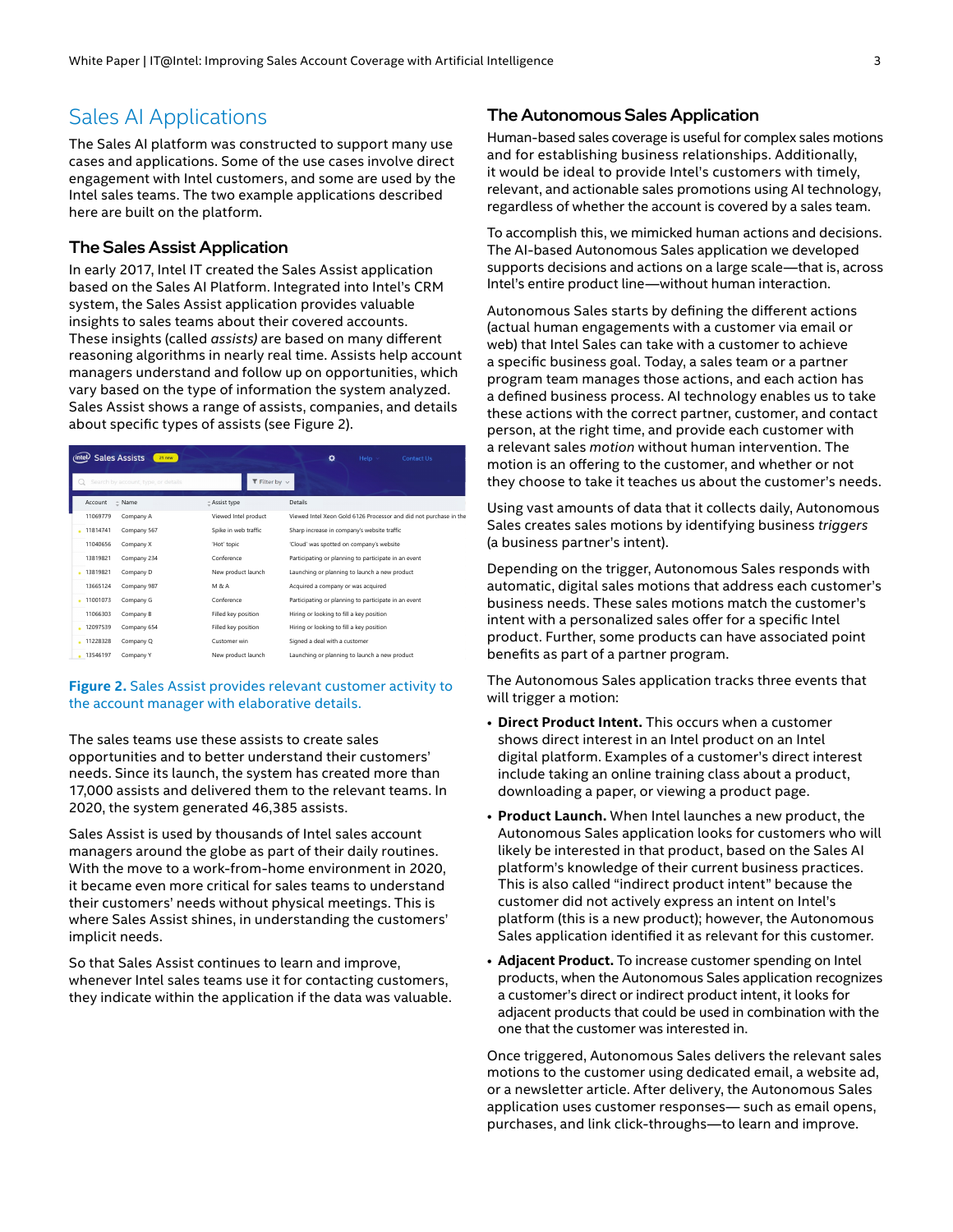## <span id="page-3-1"></span><span id="page-3-0"></span>A Deeper Dive into the Sales AI Platform Modules

The Sales AI platform is made up of four modules: Sense, Reason, Interact, and Learn.

#### <span id="page-3-2"></span>Sense

The first step toward knowing Intel's customers is to gather all available information regarding their businesses, interests, needs, and ecosystem.

The Sense module automatically and continuously scans, mines, and collects data about Intel's customers from a variety of sources. The data sources are divided into two categories:

- **Internal data** reflects interactions and engagements between the customers and Intel. These include billing information, past opportunities, and first-party data engagements<sup>1</sup> on intel.com. Other sources of internal data include training completions on Intel University, responses to Intel communications, and any affiliations with Intel's partnership programs.
- **External data** reflects the digital footprint of each customer or partner in their ecosystem, regardless of their connection with Intel. This can include a customer's or partner's website, news mentions, social media information, and so on.

The Sense module runs on millions of web pages, tweets, sales transactions, and customer/partner engagements, transforming them into thousands of data points to create a timely and up-to-date full digital representation of the customer or partner. This data forms the foundation to achieve a deeper understanding of the business story of each customer or partner (see Figure 3).

#### <span id="page-3-3"></span>Reason

Once the Sense module gathers the customer's digital representation, the Reason module uses this data to begin mining, correlating, and generating business insights. An insight is a prediction of a likely sales motion that the Sales AI platform makes based on the information it learns. An insight might be a recommendation that a customer needs an existing Intel product, based on a new direction published on their website. A customer might announce an acquisition of a smaller company in a new business line, and an Intel salesperson could subsequently recommend what they need to grow their business line. The Reason module can deduce business insights from one or multiple data sources. The module attempts to identify a customer's goals, needs, organizational changes, and shifts in focus areas—ultimately uncovering hidden opportunities for the Intel sales team.

#### **Purchasing Information and Insights**

Understanding the customers' purchasing behavior is a foundational part of understanding Intel's customers. Historical purchases create the baseline of past collaboration between Intel and each customer. The Sales AI platform can then comb through and correlate with additional data to detect potential customer churn and growth opportunities. For example, the Sales AI platform can identify and monitor:

- **Changes in purchase patterns.** To detect changes in a customer's purchasing habits, the platform identifies trends and cycles by analyzing their purchasing history and productrelated activities on Intel's digital platform. For example, a sudden and unexpected decrease in purchases of Intel products (compared to the customer's historical purchasing patterns) is an important trend for account managers. It can indicate that the customer is exiting a product line or market.
- **Affinity to product.** Using past purchases and activity on Intel's websites, the Sales AI platform finds similarities and patterns between products and customers. It uses those patterns to predict the customer's affinity to purchase each



#### 2020 Sense Module Data

**Figure 3.** The Sense module collects data from a wide range of sources to understand each customer or partner.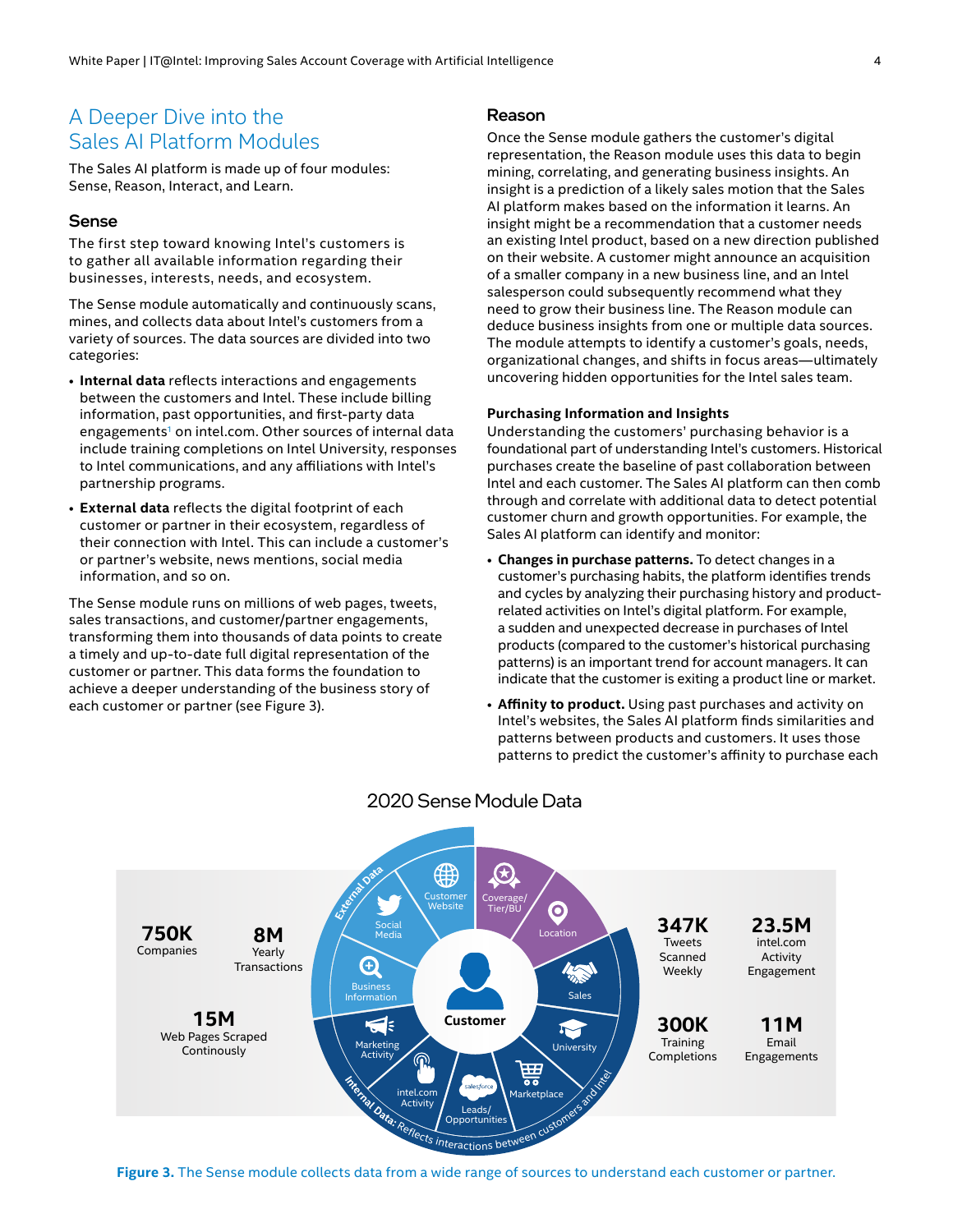of Intel's products. Account managers can use this affinity for segmentation (for example, a marketing campaign) and for recommending products directly to customers through a variety of channels. In addition, the Sales AI platform can alert an account manager if a new product Intel is launching might be a good fit for any of their covered accounts.

• **Product end-of-life (EOL) insights.** The Sales AI platform also monitors information regarding Intel's product life cycles. When a product nears EOL status, the Sales AI platform examines historical purchase patterns to identify the customers that would be impacted. This alerts the account manager to start a conversation regarding stock-up or upsell opportunities to this EOL product.

#### **Web Mining and Insights**

Information on a customer's website can translate into valuable insights. A company's website holds all the information they want to share with their own customers, and it tells the company's story.

The Sales AI platform uses web-mining methodologies to collect customer website information. Using natural language processing (NLP) algorithms, the Sales AI platform identifies cross-reference information about products, brands, advertisements, verticals, and other business-related data.

Based on this mined information—and based on crossing this information with additional data points—the Sales AI platform deduces business insights such as:

- **Customer insights.** The Sales AI platform extracts information about the industries in which the customer is operating, such as automotive, communications, or healthcare. This can include the customer's role, such as manufacturer, integrator, or reseller, and the technologies it uses (or is developing). Using pre-trained language models such as BERT and GloVe, the Sales AI platform extracts this information with a deep-learning-based model created for this task. This task is challenging because companies use different terminology. For example, Intel may define a company as an "integrator," but the company may not use this term to define itself. Therefore, as a pre-step to this deep-learning-based model, the Sales AI platform creates adjusted examples for Intel's needs.
- **Ecosystem insights.** The Sales AI platform analyzes the text, website structure, links, and images in a customer's website to learn more about them and extract the names of additional companies that are mentioned. This helps to create an ecosystem view of the customer and to understand the role that the customer plays in the ecosystem.
- **Competition-related insights.** Alerting an account manager about what a customer is doing in relation to Intel's competition can help that account manager identify new opportunities for growth and become more aware of a customer's growing affinity toward the competition. The Sales AI platform continuously tracks the customer's website. When it identifies mentions of an Intel competitor's product while not purchasing the equivalent Intel product, the Sales AI platform will generate an assist, notifying the account manager that there might be an opportunity for conversation.

#### A Closer Look at NLP

Natural language processing (NLP) investigates the interaction between computers and human language. Sales AI uses NLP to better understand Intel's customers by extracting information from sources such as customer websites, Twitter accounts, and intel.com pages. For example, it uses NLP for predicting the customer's role based on its website or identifying business scenarios mentioned on Twitter. To explain how Sales AI uses NLP, let's review these two tasks.

#### Predicting the Customer's Role

In any machine learning problem, the model requires some positive examples to learn from. For example, by having a few examples of companies that are "manufacturers" or "integrators," the model will try to find companies that are similar. One of the best sources to learn what a customer does is its own website. Sales AI crawls the customer's website and tries to understand the text. It uses pretrained language models (GloVe and BERT) to transform the website text into numeric matrices and then finds similar companies based on these matrices. This task has a few challenges:

- 1. The way customers define themselves in their websites can vary greatly among similar companies.
- 2. Intel's terminology is unique. When Intel is looking for "integrator," the customers may not define themselves that way.
- 3. Pre-trained language models, such as GloVe and BERT, are not optimized for Intel's "technological language."

Therefore, Sales AI uses advanced methods to enrich the number of positive examples and validate their quality. In addition, deep learning models align the various terms and find the most similar and relevant companies. Sales AI then verifies whether the results are correct using validation models.

#### Identifying Business Scenarios from Twitter

Many of Intel's big customers provide a lot of information on Twitter. A tiny fraction of this might be relevant for Intel sellers, such as "new product launch" or "merge and acquisition." Finding these business scenarios poses three challenges:

- 1. Language on Twitter differs from common language.
- 2. Only a small fraction of tweets are business scenarios.
- 3. There are no true labels—there is no indication if a tweet was a "merge and acquisition" or an "employee pizza evening."

So how can relevant business scenarios be found? Sales AI uses a [weak supervision technology](https://dl.acm.org/doi/abs/10.1145/3329486.3329492), jointly developed with Stanford, to create true labels. Using the deep-learning long short-term memory (LSTM) model, Sales AI identifies additional relevant business scenarios that are similar to the created true labels.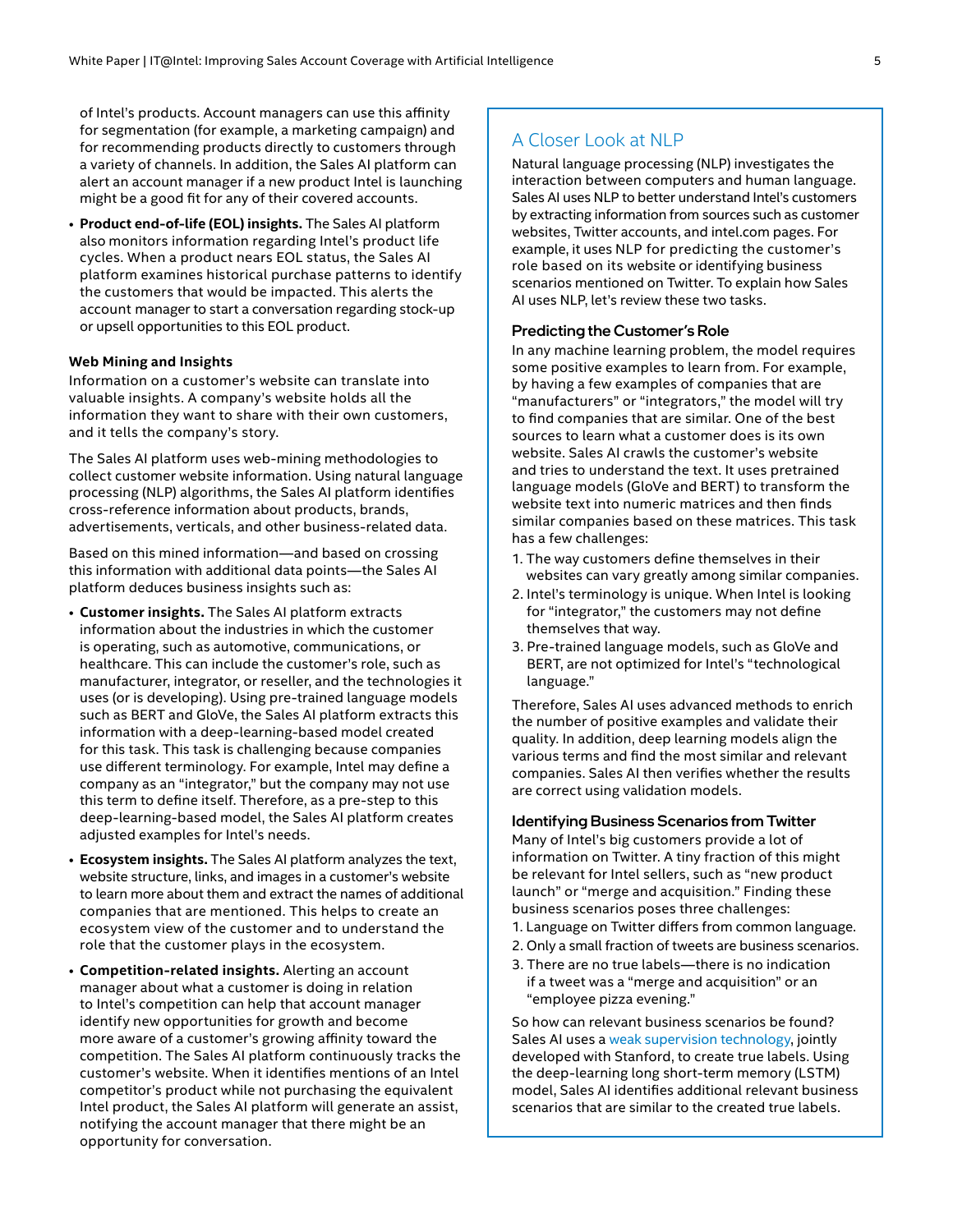#### **Behavioral Information and Insights**

One way to effectively understand customers is by collecting their activities on Intel's digital platform. When the Sales AI platform combines these activities and actions with additional data points, it can identify a variety of insights, including:

- **Purchase intent insights.** If a customer is searching intel.com for data center products, or is downloading product information, the Sales AI platform correlates that activity with information it collects from other sources and generates actionable insights. The platform can also generate additional insights alerting the salesperson if the customer's purchase intent is a shift from their normal purchase behavior. Insights like these can indicate a new growth area for the customer and lead to new opportunity for collaboration.
- **Customer topics of interest**. From a customer's activity on intel.com, the Sales AI platform can also deduce the topics of interest to a person and company. If they are looking for specific types of technologies or products, or they are searching for solutions or offerings associated with a certain industry, it can indicate their interest. The Sales AI platform scans all intel.com pages, and by using NLP, it extracts the topics associated with each page. Then, it connects between the different pages using links and historical users' journeys to build a topic network of all intel.com pages. Based on that topic network, the Sales AI platform deduces the customer's topics of interest.
- **Change detection insights.** Because the Sales AI platform can identify topics of interest and track behavior, it can also identify changes over time. It can alert salespeople with an insight when the customer shows a shift in interest toward a new topic (for example, a new industry or technology), or if there is a shift in the documents the customer is consuming from Intel. The Sales AI platform monitors all data downloads from the Intel Research and Development Center. Using AI algorithms and NLP, it identifies the topic of each document the customer downloads, then generates an insight when there is a shift from previous interests or any unusual behavior, such as a sudden increase in activity.

#### **Sales AI Recommender System-based Insights**

The Sales AI recommender system provides product recommendations to a company or to an individual contact person. The system is flexible and considers multiple objectives, and it provides personalized and updated recommendations while increasing Intel's revenue. The Sales AI recommender system has three components: features creation, recommender model, and optimization model (for more information, see "A Closer Look at the Sales AI Recommender System" sidebar).

These insights represent just a portion of what the Sales AI platform generates. The Sense and Reason modules are expanding continually by adding additional data sources and by correlating and connecting data. These modules also apply advanced machine learning algorithms and techniques to provide additional business insights, which the Interact module serves to account managers.

#### A Closer Look at the Sales AI Recommender System

The Sales AI recommender system has three components:

#### Features Creation

The quality of any machine-learning algorithm relies on a few key factors, and one of those factors is features. Comprehensive and well-designed features are crucial to the model's success. In the Sales AI recommender system, the representations of a customer and a product are vital. The Sales AI recommender system uses a variety of data sources such as sales, training, intel.com activity, and product characteristics, while using advanced methods to create the features. For example:

- A word2vec-based model analyzes the sequences of the customer's purchased products to represent the place a product plays in the customer's patterns.
- A matrix-factorization-based model represents a user or item with respect to collaborative filtering.
- Smart affinity features are based on different data sources.

#### Recommender Model

Features that the Sales AI recommender system creates (for example, a user or item representation by the matrix-factorization model) might be sufficient to indicate which products are **currently** associated with a customer. However, the Sales AI recommender system also attempts to find which product might be relevant to a customer **tomorrow**. The model is based on Google's wide and deep learning architecture. This model considers multiple objectives in the learning process, including products that the user did or didn't purchase in the past, the customer's expected volume of purchases, and the customer's internal priorities. The recommender model produces a ranked list of products for each customer. The recommender system updates those recommendations weekly, based on the customer's activities and characteristics.

#### Optimization Model

The recommendations made by the recommender system are theoretically ready for use. However, the system makes some enhancements while using the optimization model, which attempts to fine-tune the recommendation and adjust it for each customer. It considers multiple aspects such as:

- The current and most updated activities of the customer or company.
- Intel's current sales strategies, so the system can adjust the priorities of different products.
- Feedback from the model itself, so that it won't always recommend the same products but will continually learn, grow, and provide a variety of potentially relevant products.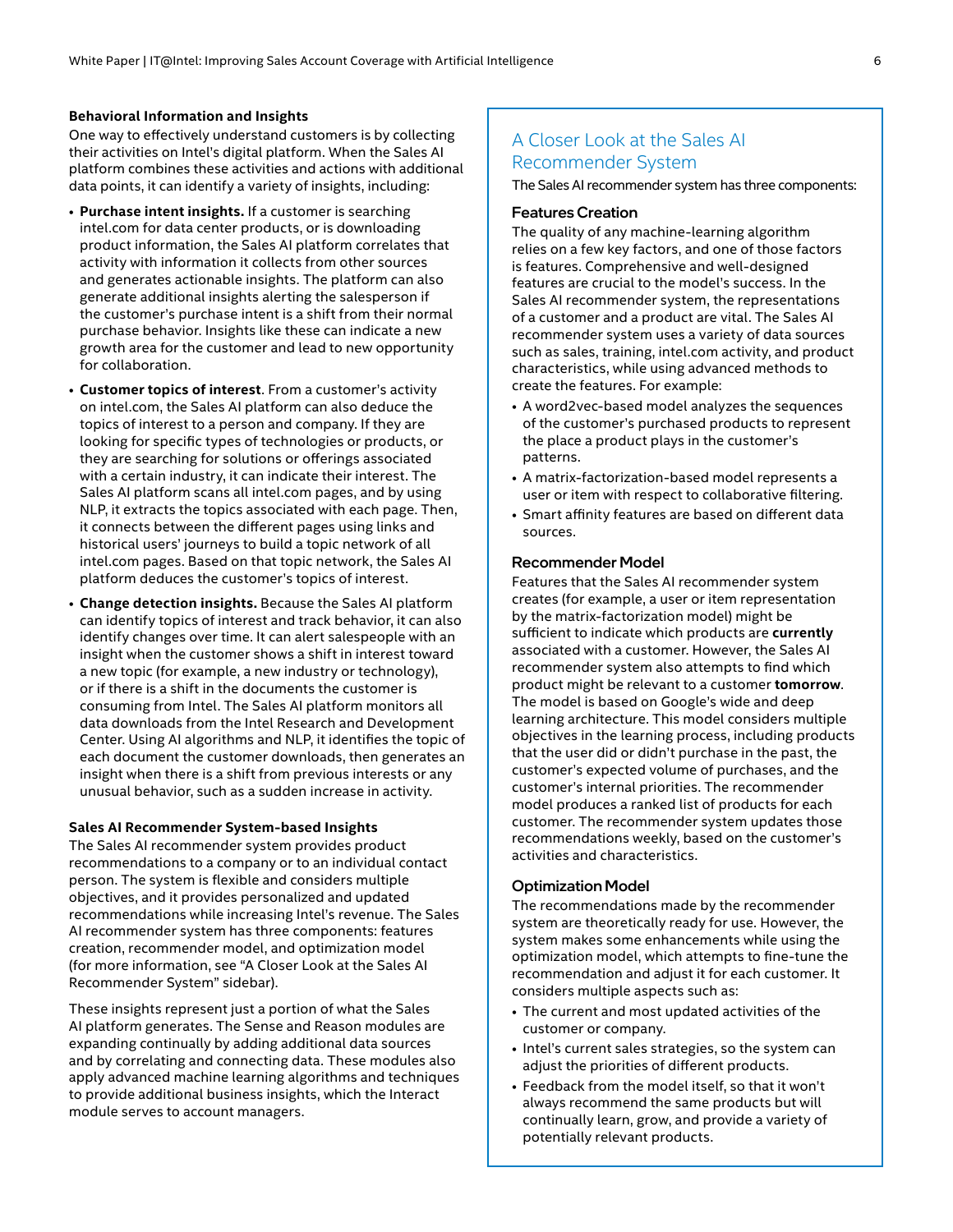#### <span id="page-6-1"></span><span id="page-6-0"></span>Interact

The Sales AI platform feeds the results from the Reason module into the Interact module. Interactions with customers can happen in multiple ways, often defined as push or pull interactions.

- **Push interactions**, where the account manager contacts the customer directly, can include emails or phone calls.
- **Pull interactions**, where the customer gets information for themselves, can include activities like visiting intel.com and downloading content.

The role of the Interact module is to push recommendations from the Reason module to the customers at the right time, in the right way, and in the right format. The Sales AI platform supports all types of interactions, from email, to web, to a recommendation to the sales team covering the account.

#### <span id="page-6-2"></span>Learn

As the needs and businesses of customers evolve, we need to retrain the algorithms in the Sales AI platform so that they keep pace with the changes happening in real life. Different algorithms learn in different ways, but in general, the Sales AI platform uses all these different ways of customer and partner interaction to collect feedback. The platform then feeds that information back into the models for further improvement.

#### Solution Architecture

The Sales AI platform (Figure 4) uses AWS serverless services for tasks such as web crawling, data processing, data indexing, and search. It also uses an internal K8S cluster for data processing and running AI models. Intel IT chose AWS for its built-in security and high availability, along with its endless resources and scaling capability for huge workloads. The architecture for both ecosystems is based on microservices with a messaging queue for communication (Kafka/SQS/Kinesis).

For example, Sales Assist uses the Elastic Search service to provide access to indexing and search capabilities with simplified deployment and maintenance.

The Sales Assist and Autonomous Sales machine-learning models cross reference the data, analyze it for valuable insights, and send relevant assists to account managers through the Sales Assist application or to customers through the Autonomous Sales application. Because the models require high-performance compute, we chose servers based on the Intel® Xeon® processor family and Intel® Xeon® Scalable processor family.

#### Business Impact

Today, Sales Assist, Autonomous Sales, and the Sales AI platform provide Intel Sales with a wide view of customers' needs and which Intel products would be best for them. From their company's tweets to a contact person's browsing behavior on intel.com, these applications can build a comprehensive and complex view of each customer, their industry, and their needs, and make appropriate recommendations. Autonomous Sales can do this without human contact and track results over time.

#### Sales Assist

Sales Assist is now a fully automated, self-maintained production system embedded in Intel's enterprise CRM system. The incremental contribution of assists to the sales pipeline is estimated to be greater than USD 100 million per year. However, in 2020 the application exceeded our expectations and delivered more than USD 133 million.

Since its inception, the Sales Assist user base has expanded from 150 to more than 1,500. It has provided more than 17,000 assists relating to nearly 5,000 covered accounts. Account managers use approximately 80 percent of the assists that the system presents to them, and account managers' satisfaction rate for assists consistently exceeds 90 percent.



#### Sales AI Platform Architecture

Figure 4. The Sales AI platform architecture relies on high-performance compute from servers based on the Intel® Xeon® processor family and Intel® Xeon® Scalable processor family.